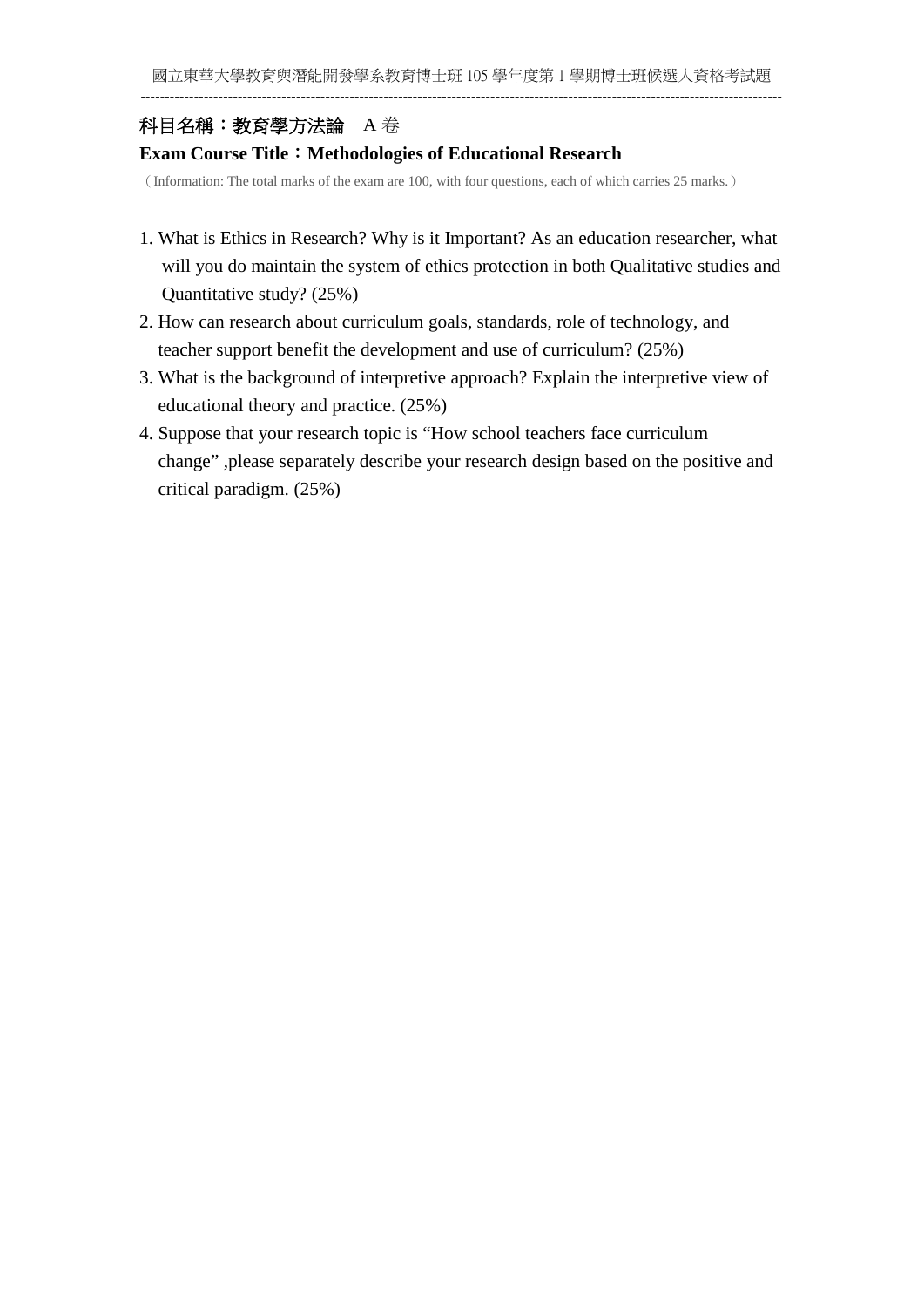#### 科目名稱:教育學方法論 B 卷

(說明:滿分 100 分,共計四題,每題佔分 25%)

- 1.試説明自然科學派典、詮釋派典及批判派典對教育理論與實際關係所持觀點並 評論之(對三個派典觀點優缺點各列一項)、最後對三個派典觀點可能如何應 用各以敎育情境中例子分析之?
- 2.「教育學」作為一個研究領域,到底應該如何進行「因果解釋」與「意義詮釋」? 試根據狄爾泰(W. Dilthey)提出的「精神科學教育學」觀點加以說明。
- 3.何謂學術研究倫理?它的重要性為何?請分別論述在量化研究和質性研究 中,如維持或保護研究倫理的制度與系統?
- 4.歷來台灣所進行的課程研究,具有哪些特點?又有哪些值得改善之處?請分別 就方法與探討議題二個面向,加以分析說明。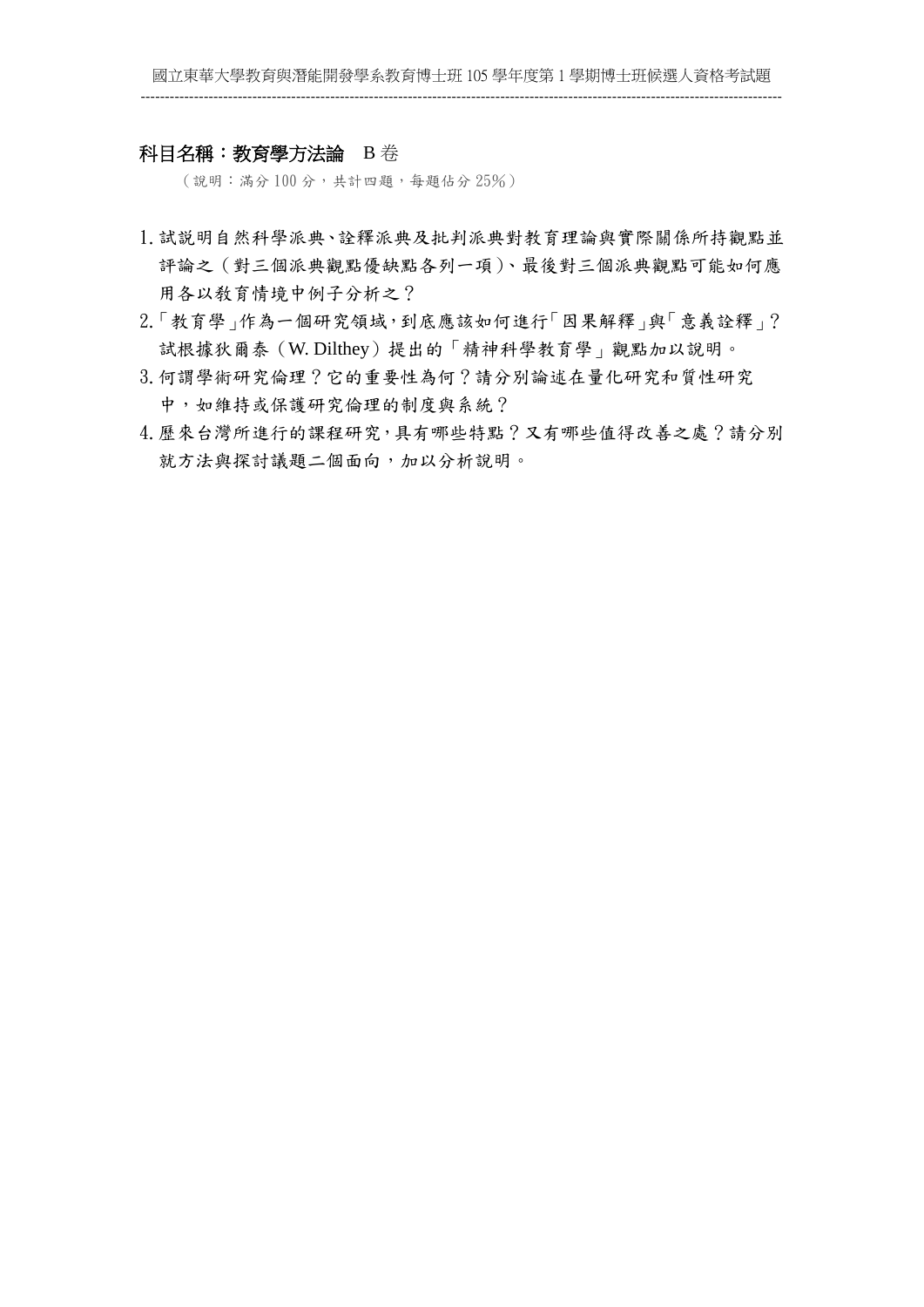# 科目名稱:教育革新專題研究

#### **Exam Course Title**:**Research Seminar on Education Reform**

(Information: The total marks of the exam are 100, with four questions, each of which carries 25 marks.)

- 1. Based on the basic principles and perspectives of Detesting and Degrading Schools by Bower, J., & Thomas, P. (Eds.) (2013), please answer the following two questions.
	- (1) Describe, discuss, and analyze their grading and testing system
	- (2) What would be the influence and effects if their grading and testing system were applied into the schools of your country? As an educator, how would you deal with these influence and effects as you describe?
- 2. What are the advantages and disadvantages of entrepreneurship education for curriculum innovation? please list at least 3 for each and elaborate them. (25%)
- 3. How could educators redesign education to meet the challenges of 21 century? What are the strategies for managing a differentiated classroom? (25%)
- 4. What will be the problems if education policy only pay attention to high-stakes testing assessment in school reform and ignore differentiate in student background? What methods or institutions should be designed to balance the concrete assessment outcome and diverse background of the students? And what will be the core value should be considered in the education policy for taking into account the diverse background of the students? (25%)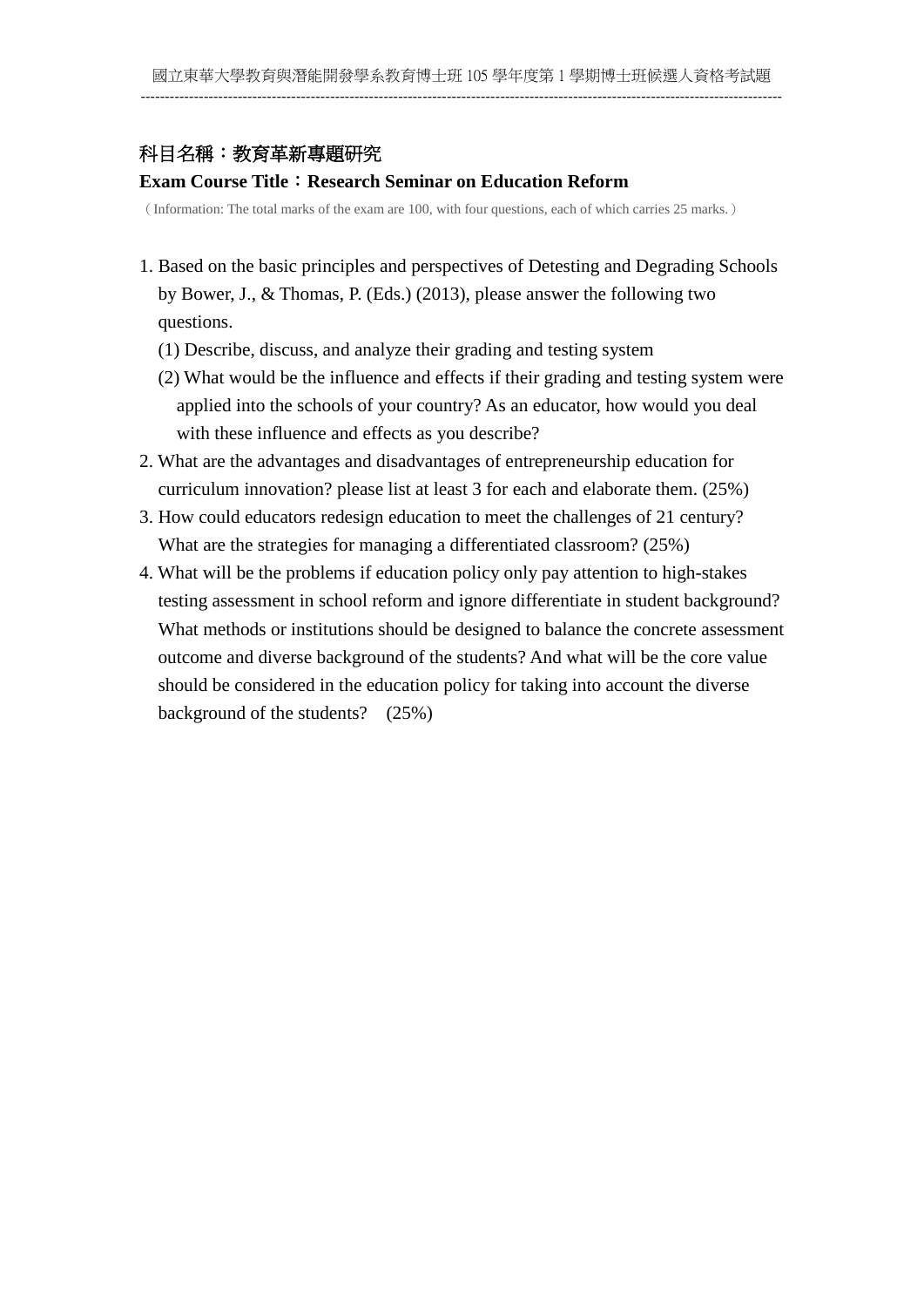# 科目名稱:身心潛能開發實務研究

## **Exam Course Title**:**Study and Practice of Psychosomatic Potentials Development**

(Information: The total marks of the exam are 100, with four questions, each of which carries 25 marks.)

- 1. What's the difference between "psychological time" and "clock time"? From the perspective of developing our potentials, why is it very important to let go of psychological time? (25%)
- 2. From the perspective of Eckhart Tolle, what does "spiritual enlightenment" mean? And what is the key to achieve spiritual enlightenment? (25%)
- 3. What is "Dynamic Meditation"? (25%)

Please describe the varieties, purposes and keys to practice of dynamic meditations.

4. What is "Psychosomatic Potentials"? (25%)

Please describe the basic types and means of developing human potentials. And how do you design the curriculum of psychosomatic potentials in your class?